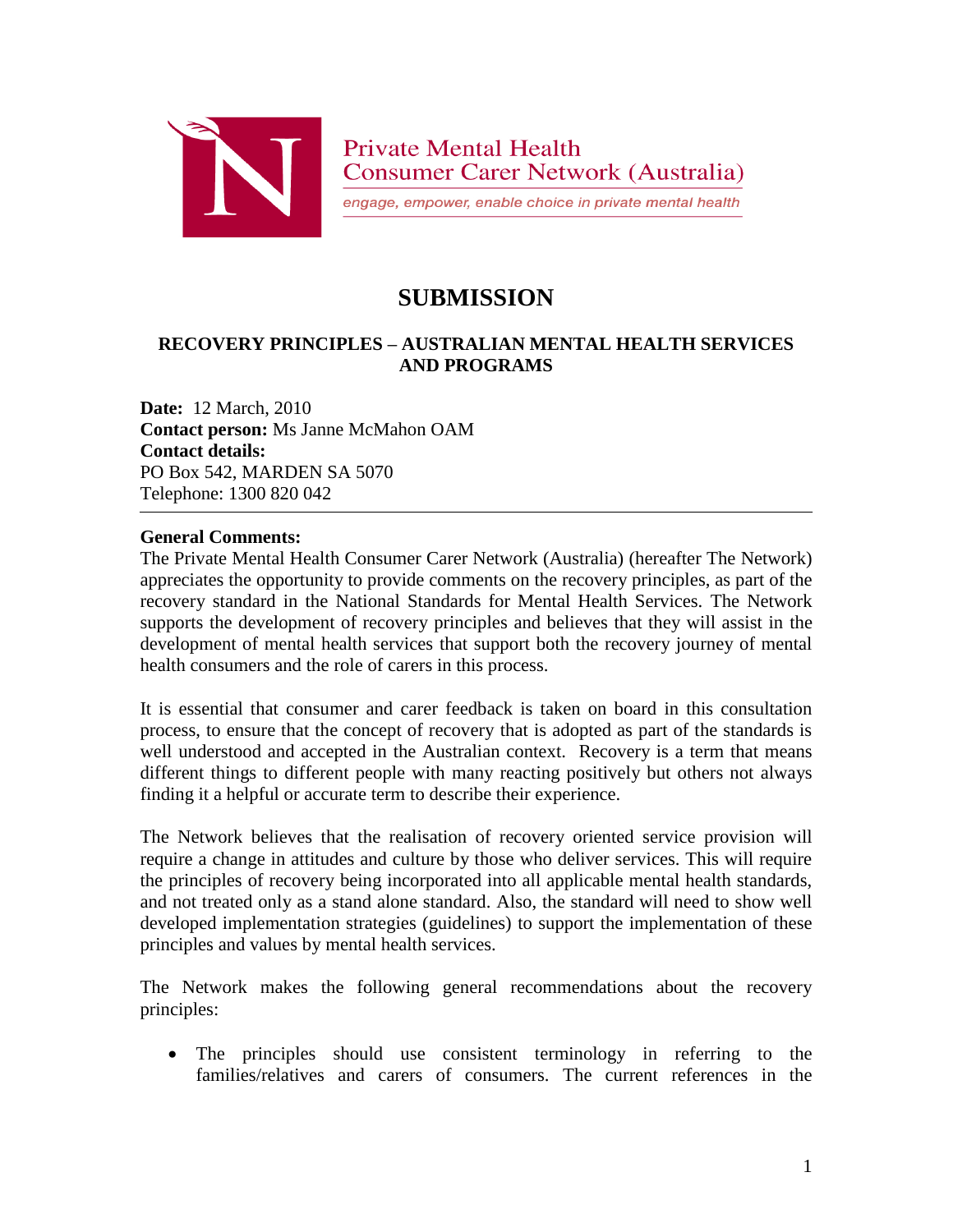principles are not consistent and may create confusion. The term 'carer' should be used where appropriate, as it is a well understood concept.

- The description of recovery in the preamble to the principles should include reference to recovery as an ongoing process or 'journey' and acknowledgement of the tension between this process and traditional clinical service delivery.
- The principles should include clearer acknowledgement of the role of carers in the recovery process and the journey that this involves both in their relationship with consumers as well as with their own quality of life.
- The principles should include acknowledgement of the challenges for mental health services to implement the cultural change that recovery requires.
- The principles should include a commitment to consumer participation in service planning, implementation and evaluation as part of a recovery approach to service delivery.

| <b>Principles</b> | Suggested change(s)                   | <b>Rationale for change</b>     |
|-------------------|---------------------------------------|---------------------------------|
| 1. Individual     | Recognises that recovery is not       | Each individual will have a     |
| uniqueness        | necessarily about cure but is about   | different view on what a        |
|                   | living a meaningful and satisfying    | meaningful and satisfying life  |
|                   | life. Change to: Recognises that      | looks like for them, and it is  |
|                   | recovery is not necessarily about     | important that assumptions      |
|                   | cure but is about living a meaningful | are not made and that this      |
|                   | and satisfying life as determined by  | individual perspective forms    |
|                   | each individual.                      | the basis of the recovery       |
|                   |                                       | process.                        |
| 2. Real choices   |                                       |                                 |
| 3. Attitudes and  | This principle should also include    | This change ensures             |
| <b>Rights</b>     | reference to 'Putting consumers and   | consistency with Principle 1:   |
|                   | carers at the centre of the recovery  | 'Empowers individuals so        |
|                   | process'.                             | they recognise that they are at |
|                   |                                       | the centre of the care they     |
|                   |                                       | receive'.                       |
| 4. Dignity and    | Consists of being courteous,          | The capacity of mental health   |
| <b>Respect</b>    | respectful and honest in all          | workers to communicate with     |
|                   | interactions. Change to: Consists of  | empathy is identified by many   |
|                   | being <i>empathetic</i> , courteous,  | consumers and carers as a       |
|                   | respectful and honest in all          | significant positive factor in  |
|                   | interactions.                         | their experience of care.       |
| 5. Partnership    | 1. Values the importance of sharing   | The Network believes that the   |
| and               | appropriate information and the need  | presumption should always be    |
| Communication     | to communicate clearly to enable      | that information will be        |
|                   | effective engagement. Change to:      | shared with consumers and       |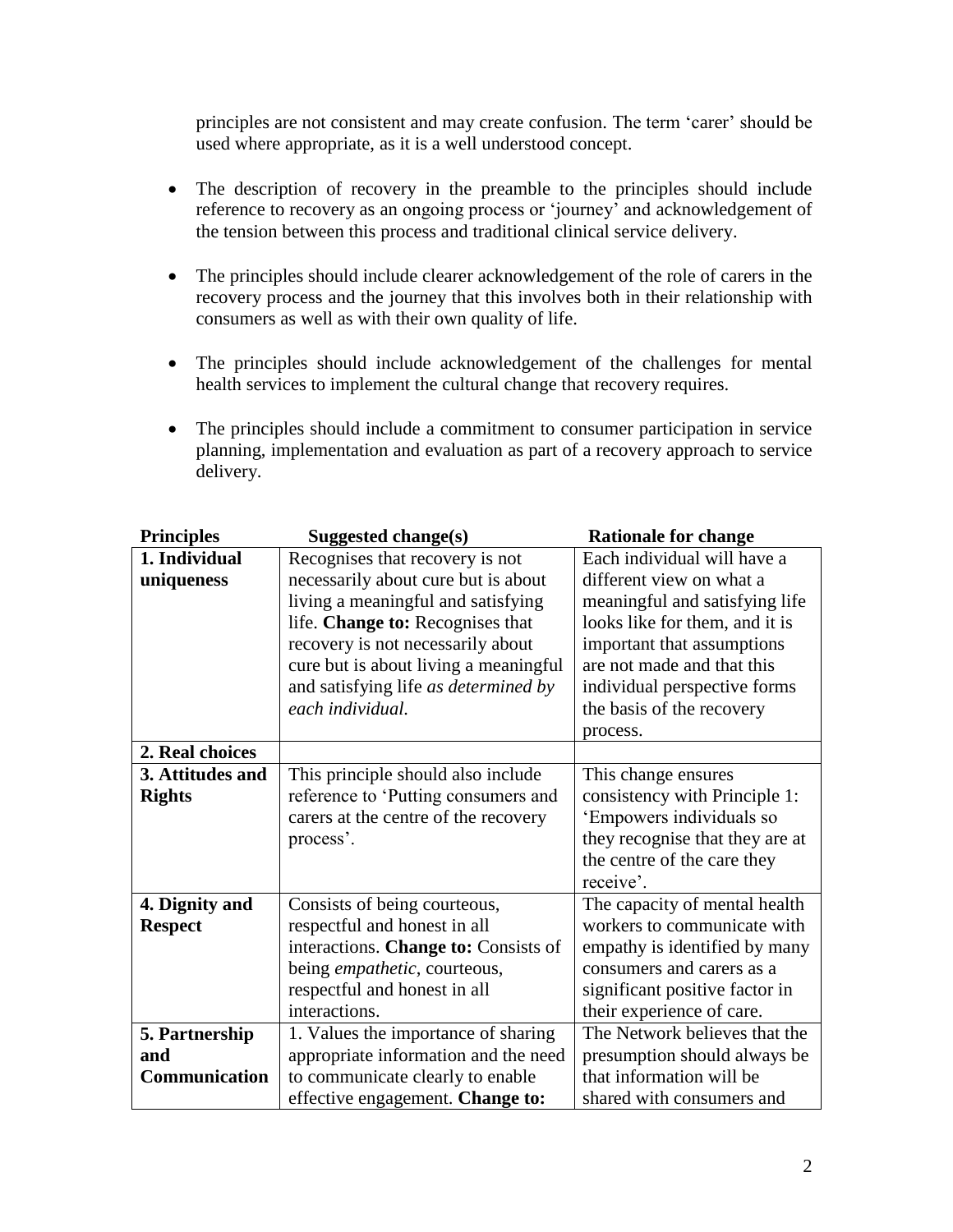|                                         | Values the importance of <i>sharing</i><br>information to the greatest extent<br><i>possible</i> and the need to<br>communicate clearly and<br><i>empathetically</i> to enable effective<br>engagement and to facilitate<br>effective choice.                                                                                                                                | carers to the greatest extent<br>possible, while recognizing<br>that there are circumstances in<br>which full information sharing<br>may not be appropriate.                                                                                                                                                                                                                                                                      |
|-----------------------------------------|------------------------------------------------------------------------------------------------------------------------------------------------------------------------------------------------------------------------------------------------------------------------------------------------------------------------------------------------------------------------------|-----------------------------------------------------------------------------------------------------------------------------------------------------------------------------------------------------------------------------------------------------------------------------------------------------------------------------------------------------------------------------------------------------------------------------------|
|                                         | 2. Involves working in positive and<br>realistic ways with individuals, their<br>families and carers to help them<br>realise their own hopes, goals and<br>aspirations. Change to: Involves<br>working in <i>hopeful</i> , positive, and<br>realistic ways with individuals, their<br>families and carers to help them<br>realise their own hopes, goals and<br>aspirations. | 2. Consumers and carers<br>identify a sense of hope as an<br>essential part of the recovery<br>process. This sense of hope<br>needs to be grounded in<br>reality i.e. a 'cure' may not be<br>possible, but it is important<br>for mental health services to<br>actively support a<br>'realistically optimistic' sense<br>of what is possible and in<br>doing so, support hope as an<br>essential part of the recovery<br>process. |
| <b>6. Evaluating</b><br><b>Recovery</b> | 1. Individuals and their families can<br>track their own progress. <b>Change</b><br>to: Individuals and their families<br>and carers can track their own<br>progress.                                                                                                                                                                                                        | 1. This change recognizes that<br>not all carers are family<br>members.                                                                                                                                                                                                                                                                                                                                                           |
|                                         | 2. Services are seen to use the<br>individual's experiences of care to<br>inform quality improvement<br>activities. Change to: Services are<br>seen to use the individual's<br>experiences of care as the primary<br><i>driver</i> to inform quality<br>improvement activities.                                                                                              | 2. The Network believes that<br>consumers and carers<br>experiences of care should be<br>the primary driver of quality<br>improvement, rather than just<br>one of many considerations.<br>Further the Network supports<br>the roll out and<br>implementation of a<br>nationally consistent and<br>routinely collected Consumer<br>Perspectives of Care measure<br>throughout public and private<br>mental health sectors.         |
|                                         | 3. This principle should include<br>reference to self-assessment<br>measures as an essential part of                                                                                                                                                                                                                                                                         | 3. This is consistent with<br>principle that recovery is<br>unique for each person and                                                                                                                                                                                                                                                                                                                                            |